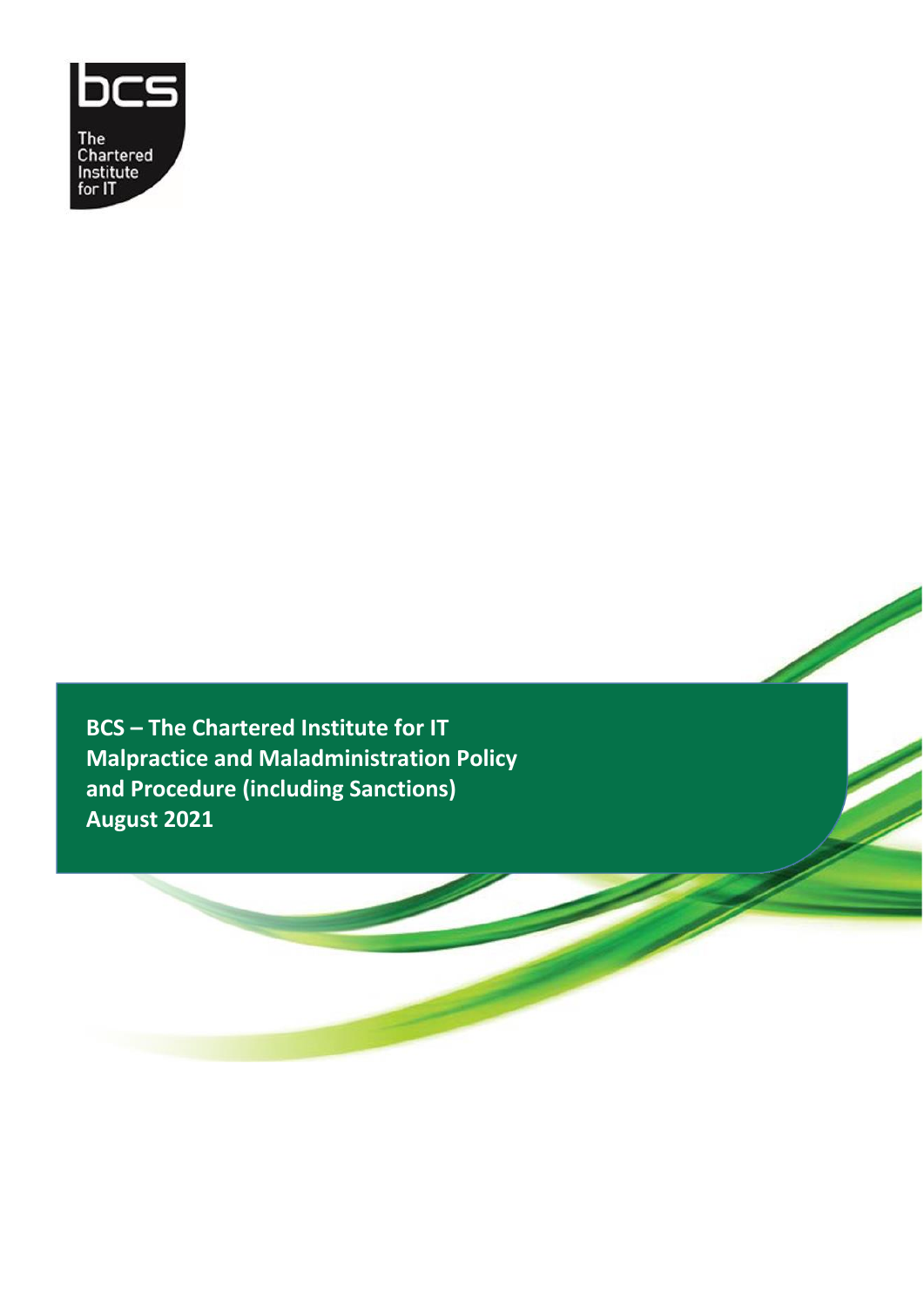## **CONTENTS**

| $\mathbf{1}$   |                                                          |  |
|----------------|----------------------------------------------------------|--|
| 1.1            |                                                          |  |
| 1.2            |                                                          |  |
| $\overline{2}$ |                                                          |  |
| 3              |                                                          |  |
| $\overline{4}$ |                                                          |  |
| 4.1            |                                                          |  |
| 4.2            |                                                          |  |
| 4.3            |                                                          |  |
| 4.4            |                                                          |  |
| 4.5            |                                                          |  |
| 4.6            |                                                          |  |
| 4.7            |                                                          |  |
| 4.8            |                                                          |  |
| 4.9            | Notifying the Regulators and Other Interested Parties 11 |  |
| 5              |                                                          |  |
| 6              |                                                          |  |
| 7              |                                                          |  |
| 8              |                                                          |  |
| 9              |                                                          |  |
| 10             |                                                          |  |
| 11             |                                                          |  |
| 12             |                                                          |  |
| 13             |                                                          |  |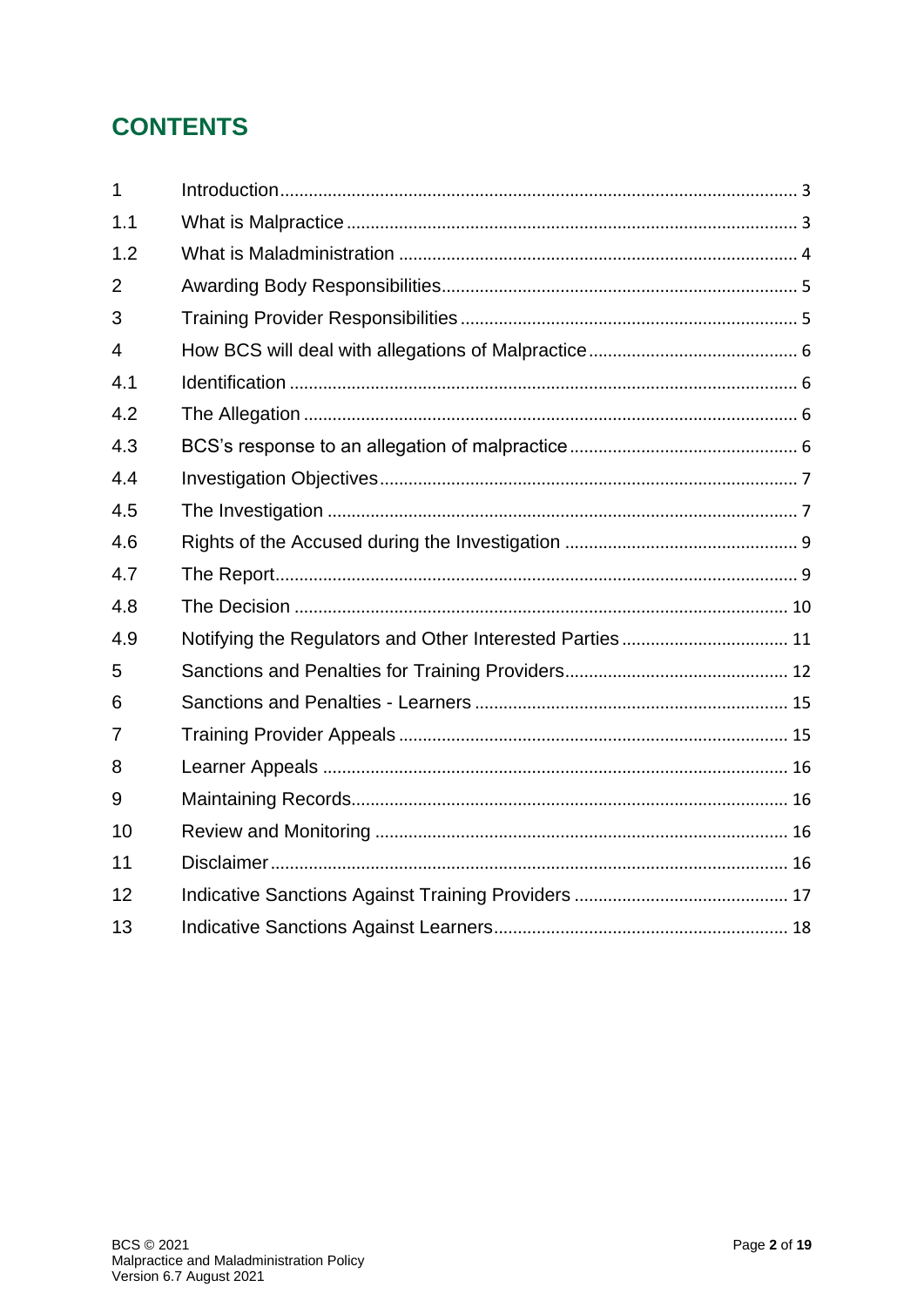## <span id="page-2-0"></span>**1 Introduction**

This document is intended for anyone involved in managing the delivery of general and vocational qualifications. It is important for persons involved in the delivery of our qualifications to be fully aware of the contents of this document and its possible implications should they fail to comply with the requirements specified by the Regulator's General Conditions of Recognition and BCS requirements in relation to the delivery of our qualifications. BCS has a responsibility to learners taking our qualifications and the Regulators to ensure that Training Providers deliver our qualifications in accordance with the requirements. To meet this responsibility, the performance of BCS Training Providers will be monitored by our Channel Partner Quality (CPQ) Team, including a bank of External Verifiers (EV's) and Auditors.

This document details the procedures for investigating and determining allegations of malpractice which in their fairness, thoroughness, impartiality and objectivity meet or exceed the requirements of current law in relation to such matters. It has been based on the Suspected Malpractice Polices and Procedures produced by the Joint Council for Qualifications (JCQ) which will be referred to in any suspected malpractice incidents.

### <span id="page-2-1"></span>**1.1 What is Malpractice**

Malpractice means any act, default or practice which is in breach of the Regulations or which:

- compromises the integrity of the assessment process and/or the validity of the result or certificate;
- gives rise to prejudice to candidates; and/or
- compromises public confidence in qualifications; and or
- damages the authority, reputation or credibility of any awarding body or centre or any officer, employee or agent of the awarding body or centre.

Malpractice can occur at training provider level, learner level or within the awarding body.

#### **Examples of malpractice include:**

- a breach of security (e.g. failure to keep test material secure, tampering with results);
- deception (e.g. deliberate falsification of test records or manufacturing evidence);
- taking bribes;
- selling or disclosing live test material;
- improper assistance to learners (e.g. prompting learners when answering test questions by means of signs, verbal or written prompts or allowing learners to have access to prohibited materials (e.g. dictionaries or calculators);
- sitting the test for the learner:
- deliberate conflict of interest which compromises the integrity of the test (e.g. the invigilator has an invested interest in the outcome of the test);
- failure to notify BCS of an actual or suspected malpractice when known;
- failure to co-operate with a BCS investigation;
- failure to investigate if requested by BCS;
- there is a substantial error in our assessment materials;
- learner collusion (not reportable to a Regulator if no certificates have been awarded);
- learner plagiarism (not reportable to a Regulator if no certificates have been awarded);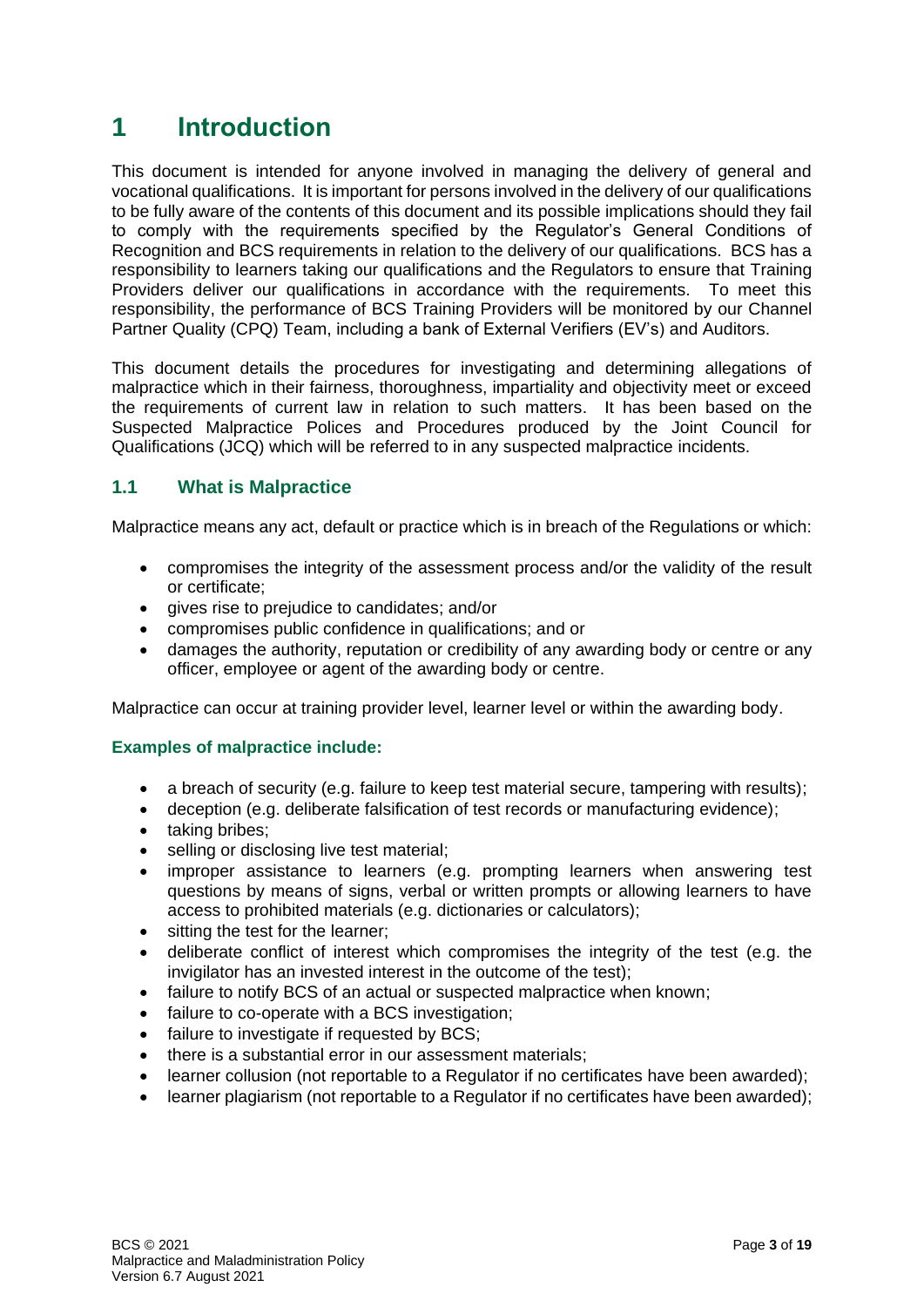### <span id="page-3-0"></span>**1.2 What is Maladministration**

Any activity or neglect that results in the training provider or learner not complying with the specified requirements for delivery of the qualification.

#### **Examples of Maladministration include:**

- inappropriate retention or destruction of records;
- failure to ensure appropriate test conditions;
- poor administration (failure to have appropriate records);
- failure to have appropriately trained staff;
- breach of re-sit rule;
- incorrect invigilator used for a live test:
- training provider staff take test for their own purposes that does not adhere to BCS regulations (not to assist the learner)
- training provider staff registering themselves for the test as a learner to view the test content with the aim to assist teaching (not to assist the learner);
- registering a learner after a live test;
- accidentally logging a learner onto the wrong test;
- anyone involved in the delivery of the qualification invigilating the test;
- sharing keys and passwords inappropriately;
- additional attempts greater than the number of test papers as outlined in the qualification specification;
- giving learner assistance with reasonable adjustments when not authorised to do so
- ignorance of the regulations;
- carelessness or forgetfulness when applying the regulations;
- unintentional conflict of interest;
- invigilator leaving the room during a live test:
- failure to check that learners do not have unauthorised material in the test room
- requesting access arrangements for learners who do not meet the requirements
- BCS loses one single script (with no live questions compromised).

It is worth noting that these are categorised for first time instances, however, if BCS see repeated instances then it is possible that the act / omission could be assessed as deliberate and malpractice may be considered. Other instances of malpractice or maladministration may be identified and considered by the BCS at our discretion.

All allegations of malpractice or maladministration will be investigated. This is to protect the integrity of the qualification and to be fair to the training provider and all learners. Any suspected instances of malpractice or maladministration need to be reported to BCS as soon as you are aware of an event and BCS will, in turn, report these to the appropriate Regulator(s).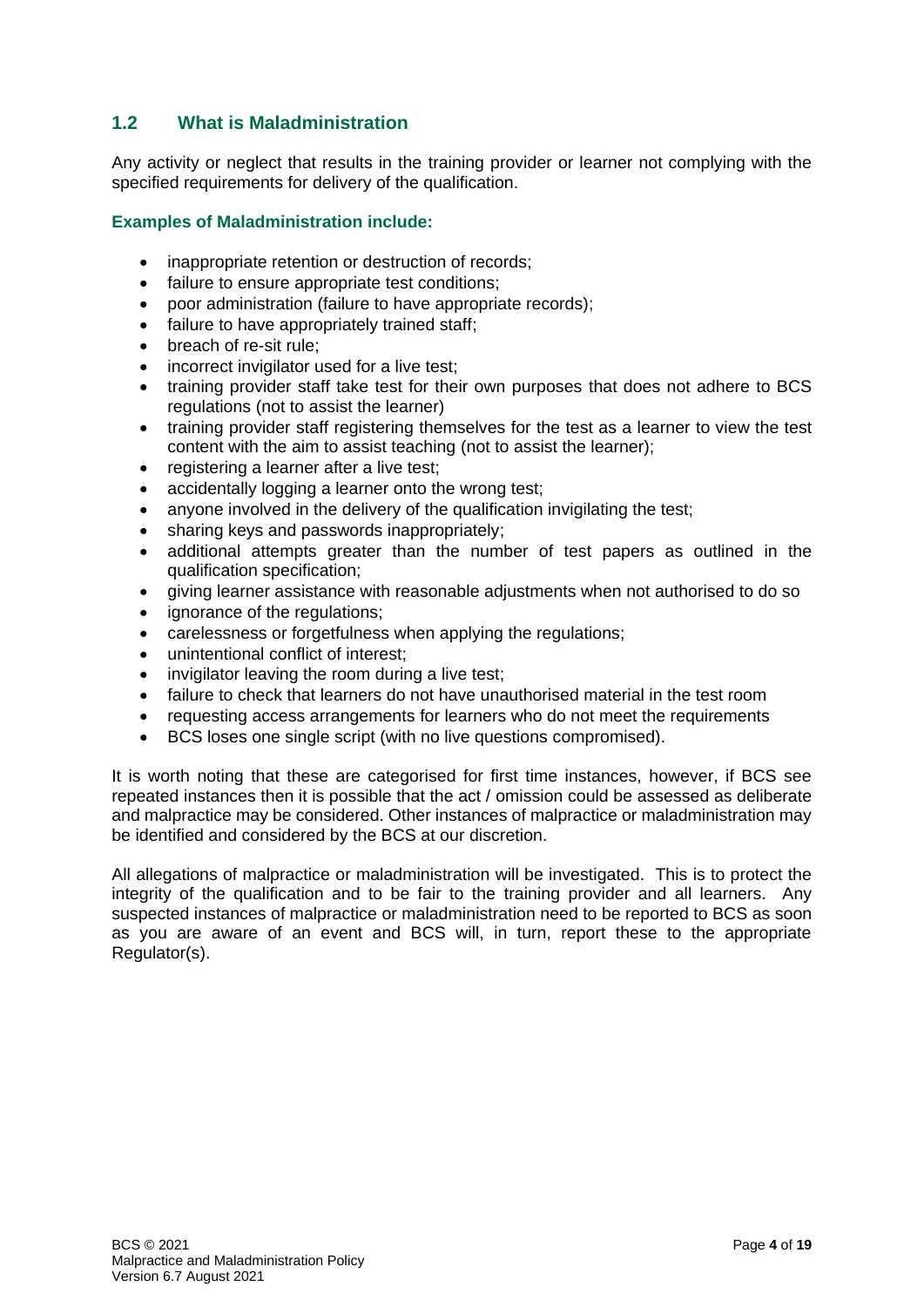## <span id="page-4-0"></span>**2 Awarding Body Responsibilities**

Regulators require all Awarding Bodies to be responsible in taking all reasonable steps to prevent malpractice and maladministration. Full details can be found in the [General](https://www.gov.uk/government/publications/general-conditions-of-recognition)  [Conditions of Recognition.](https://www.gov.uk/government/publications/general-conditions-of-recognition) If we are advised of, or suspect malpractice or maladministration, then we are required to either carry out any investigations ourselves or ensure that Training Provider investigations are carried out rigorously, effectively, and by persons of appropriate competence who have no personal interest in their outcome. If there is any doubt about the integrity of a Centre or the person leading the investigation then BCS will conduct the investigation. BCS has procedures in place to reduce the possibility of malpractice. These procedures are to minimise areas of malpractice with regards to:

- maintaining the confidentiality of assessment materials;
- ensuring prohibited materials are not taken into the live test / assessment;
- minimising the opportunity for inappropriate assistance;
- ensuring that results cannot be falsified;
- ensuring that we have back up papers / questions in place in the event that a test / assessment is compromised;
- keeping existing and potential new risks under review.

## <span id="page-4-1"></span>**3 Training Provider Responsibilities**

BCS will work with our training providers to make sure you are aware of your responsibilities as a training provider to prevent malpractice and maladministration.

Whilst it is impossible to remove the risk of malpractice or maladministration occurring, by adhering to the points listed below a training provider can go some way to strengthening their internal arrangements in this area:

- ensure all relevant staff are aware of and have read relevant policies and procedures
- ensure all relevant staff receive appropriate training
- ensure staff have clear roles and responsibilities
- have a documented internal quality assurance procedure that is reviewed regularly
- carry out internal verification activities to evidence compliance
- ensure records are subject to appropriate internal review
- regular data analysis review

If there is malpractice or suspected malpractice the Centre Manager or other appropriate senior member of staff must:

- notify BCS at the earliest opportunity;
- ensure that the evidence gathering team is independent and not connected to the department or learner involved in the suspected malpractice. This is to avoid conflicts of interest which can otherwise compromise the investigation;
- respond speedily and openly to all requests for evidence gathering into an allegation of malpractice;
- make available information as requested by BCS;
- co-operate and ensure their staff do so with an enquiry into an allegation of malpractice, whether the training provider is directly involved in the case or not;
- inform staff members and learners of their individual responsibilities and rights as set out in these guidelines
- pass on to the individuals concerned any warnings or notifications of penalties and ensure compliance with any requests made by BCS because of a malpractice case.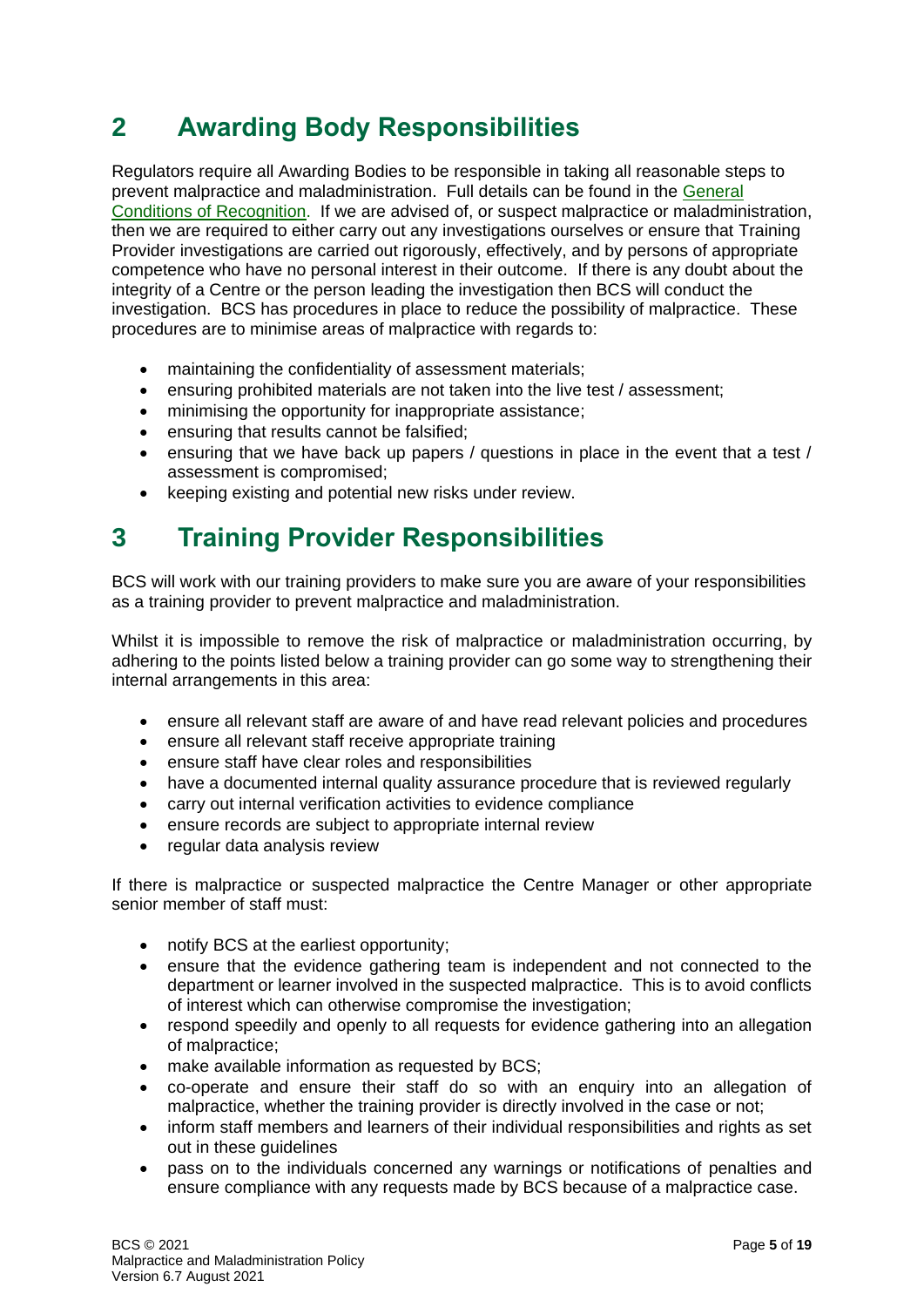## <span id="page-5-0"></span>**4 How BCS will deal with allegations of Malpractice**

### <span id="page-5-1"></span>**4.1 Identification**

There will be several ways to identify malpractice and suspected malpractice such as:

- on-going quality assurance activity and monitoring e.g. internal verification activity;
- intelligence, complaints or feedback;
- scheduled quality assurance activity and monitoring;

Anyone who suspects malpractice has a responsibility to notify BCS without delay.

### <span id="page-5-2"></span>**4.2 The Allegation**

A full account of the incident must be submitted in writing together with supporting evidence to the CPQ Team at [cpqt@bcs.uk.](mailto:cpqt@bcs.uk) The report would normally be submitted by the Centre Manager or a member of staff. It could also be reported by a learner or any other interested party.

If so some reason, the alleged incident cannot be made in writing, the staff member taking the call must capture as much information as possible by completing the form "Transcript of the Call" and save this in the relevant malpractice folder.

BCS is aware that the reporting of malpractice by a member of staff or a learner can create a difficult environment for that staff member or learner. Accordingly, BCS will try to protect the identity of an informant if this is asked for at the time the information is given. Staff making allegations of malpractice may be protected by the Public Interest Disclosure Act 1998. Please refer to the BCS [Whistleblowing Policy](https://www.bcs.org/contact-us/whistleblowing-policy/) for further information.

All allegations must be recorded in the Group Operations Quality Log. The Malpractice / Maladministration Report must be used to log the allegation and will be the working document for the case.

### <span id="page-5-3"></span>**4.3 BCS's response to an allegation of malpractice**

In the case of a notification of suspected malpractice, BCS will consider the information provided and decide to do one of the following:

- take no further action;
- bring the matter to the attention of the Centre Manager or person responsible for the delivery of BCS qualifications, or another suitably qualified individual, asking them to gather evidence into the alleged malpractice and produce a written report of the outcome to BCS;
- investigate the matter independently, especially where there is an allegation of fraud or serious threat to the integrity of certification, where there is an allegation against the Centre Manager, or where the training provider does not have the capacity to conduct evidence gathering in an unbiased way;
- nominate a third party to conduct the investigation on our behalf.

BCS will typically communicate with the Centre Manager regarding allegations of malpractice, except when the Centre Manager or management of the training provider is under investigation. In such cases, communications will be with another person nominated to investigate the matter by BCS, such as the Head Teacher, Principal, Chair of Governors or Director of Education.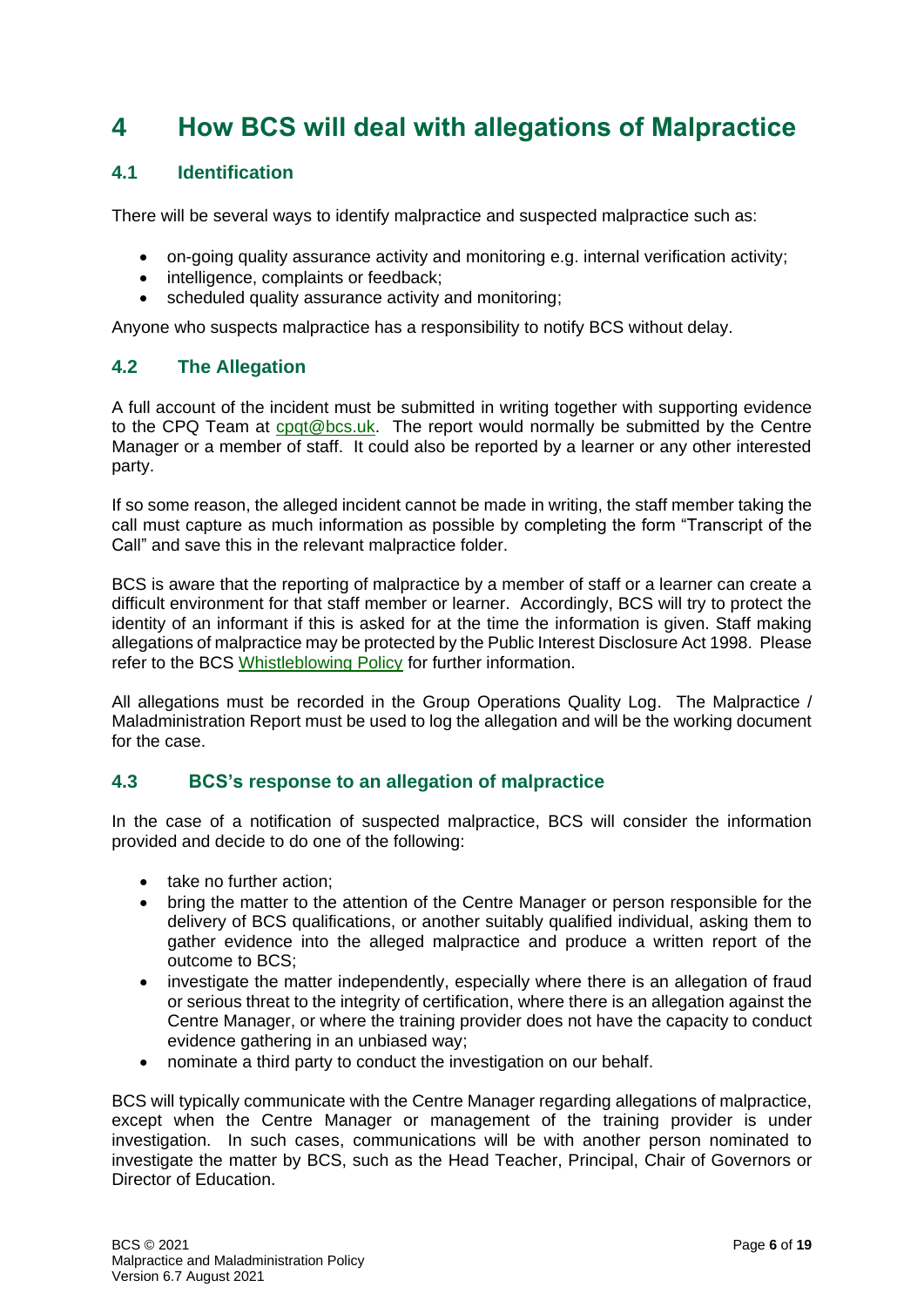BCS has the right to communicate directly with members of training provider staff who have been accused of malpractice if the circumstances warrant this, e.g. the staff member is no longer employed or engaged by the training provider. The nominated member of staff must facilitate communications between BCS and the individual concerned if requested to do so.

BCS may also choose to communicate with a learner directly if the circumstances of the case require us to. (For example, if there is a contradiction in the evidence provided by the learner and the training provider, or the training provider is suspected of non-compliance with the regulations.) In such cases BCS may choose to advise the Centre Manager that it proposes to contact the learner directly. A Centre Manager, once advised by BCS, should not ordinarily communicate further with the learner.

Regardless of whether the allegation of malpractice is proven or not, to ensure the integrity of, and public confidence in, future tests, BCS may undertake additional inspections and/or monitoring, and/or require additional actions.

It is the responsibility of the Centre Manager to inform the accused individual that BCS may share information with third parties.

### <span id="page-6-0"></span>**4.4 Investigation Objectives**

Investigations into malpractice and suspected malpractice should aim to:

- Establish the facts relating to allegations/complaints to determine whether any irregularities have occurred. It is important to remember that just because an allegation has been made it should not be assumed that malpractice has occurred
- Establish the facts, circumstances and scale of the alleged malpractice. In considering the scale of the malpractice, it is important that the investigation is not too narrowly focused and considers the broader impact the malpractice could have on the training provider, learners or qualifications
- Identify the cause of the irregularities and those involved
- Identify and, if necessary, take actions to minimise the risk to current learners and requests for certification
- Evaluate any actions already taken by the training provider
- Determine whether any remedial actions are required to reduce the risk to current learners and to preserve the integrity of the qualification
- Ascertain whether any action is required in respect of certificates already issued
- Obtain evidence to support the investigation
- Identify any patterns or trends
- Identify any changes to training provider policy or procedure or Awarding Body policies or procedures

### <span id="page-6-1"></span>**4.5 The Investigation**

BCS will lead any investigation into suspected malpractice and will expect full co-operation from the Centre Manager or suitable representative if the Centre Manager is unable to assist BCS. The Centre Manager must respond to BCS requests to investigate promptly and in accordance with the guidelines and deadlines set.

Those responsible for investigating should seek evidence from which the full facts and circumstances of any alleged malpractice can be established. It should not be assumed that because an allegation has been made, it is true. The fundamental principle of an investigation is to conduct it in a fair, reasonable and legal manner ensuring that all relevant information is considered without bias and as quickly as possible. BCS will use the forms provided by JCQ to conduct the investigation or its own version, whichever is more appropriate.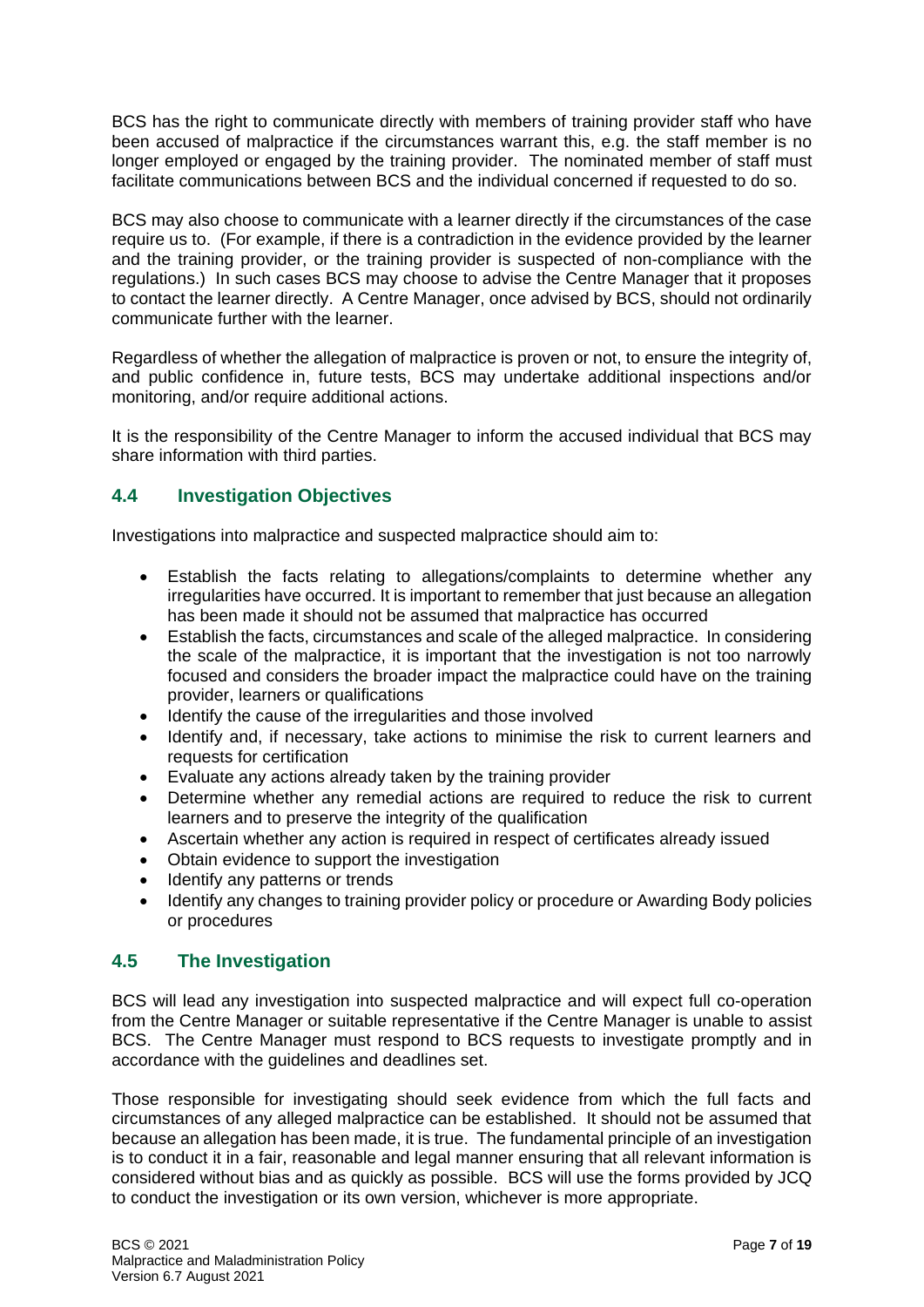Individuals accused of malpractice should normally be made fully aware at the earliest opportunity of the nature of the allegation, preferably in writing, of the information used to notify BCS of the malpractice, and the possible consequences should malpractice be proven. They must also be given the opportunity to respond, preferably in writing, to the allegation made against them. Reference should also be made to Section 4.6 which deals with the rights of the accused individuals.

The person supporting BCS with its investigation must ensure there is no conflict of interest, organise an investigation into the alleged malpractice and then submit a report to BCS. There must not be a conflict of interest between the person conducting the investigation and the individual(s) accused of malpractice. The person conducting the investigation must have no personal interest in the outcome of that investigation. The Centre Manager or representative should consider that both staff and learners can be responsible for malpractice or maladministration.

If the training provider investigation is delegated to another senior member of training provider staff, the Centre Manager must still retain overall responsibility for the investigation within the training provider unless they are directly implicated in the alleged malpractice or there is a conflict of interest. In selecting a suitable senior member of training provider staff, the Centre Manager must take all reasonable steps to avoid a conflict of interest. Where a conflict of interest may be seen to arise, investigations into suspected malpractice should not be delegated to the manager of the section, team or department involved in the suspected malpractice. In the event of any concerns regarding conflicts of interest or the suitability of the potential investigator, the Centre Manager or representative must contact BCS as soon as possible to discuss the matter.

BCS will not normally withhold any evidence or material obtained or created during an investigation into an allegation of malpractice from the Centre Manager. However, we may do so where this would involve disclosing the identity of an informant who has asked for his/her identity to remain confidential. In such cases, BCS will provide the evidence and material and will withhold information that would reveal the person's identity and will explain why the withheld information cannot be provided.

If investigations reveal that learners had prior knowledge of the content of a live test, BCS will establish whether information could have been divulged to learners at other training providers or to other unauthorised persons. It may be necessary to interview a learner during an investigation. If the learner is a minor or a vulnerable adult, and if the interview is to be conducted face to face, the interview must only be done in the presence of an appropriate adult who is impartial to the investigation such as the learner's parent/carer, the Centre Manager, or other senior member of staff, Interviews may also be conducted over the telephone. Any interview must also be conducted in accordance with the training provider's own policy for conducting disciplinary enquiries.

When it is necessary to conduct an interview with a staff member, the member of staff being interviewed may be accompanied by a friend or advisor who is impartial to the investigation (who may be a representative of a teacher association or other association).

The involvement of legal advisors is not necessary, at least where there is no allegation of criminal behaviour. However, if any party wishes to be accompanied, for example by a solicitor or trade union official, the other parties must be informed beforehand to give them the opportunity to be similarly supported. The person accompanying the interviewee should not take an active part in the interview, he/she is not to answer questions on the interviewee's behalf. BCS will not be liable for any professional fees incurred. The Centre Manager is required to make available an appropriate venue for such interviews. Interviews may also be conducted over the telephone. Individuals involved may be requested to provide a written statement.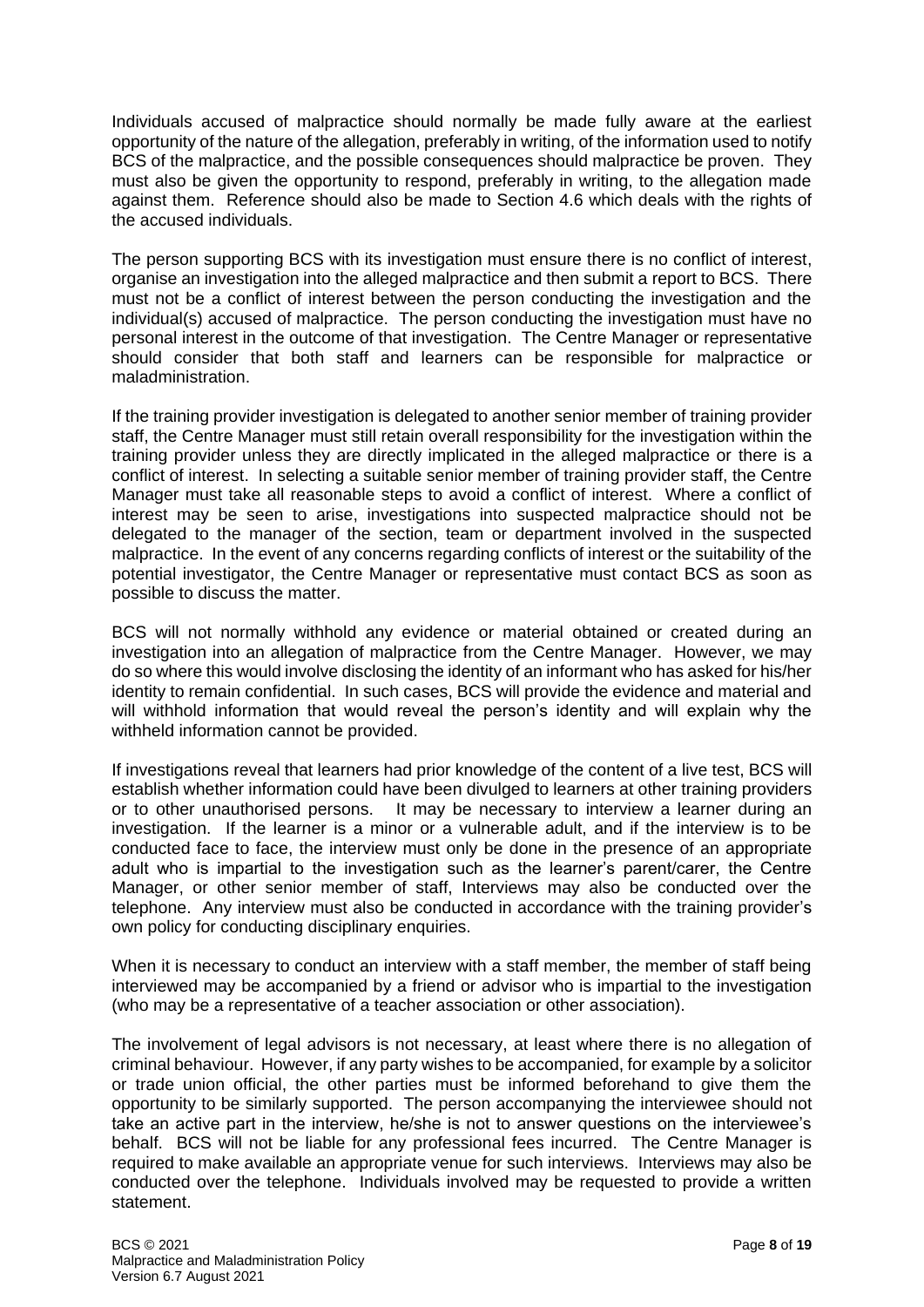The "Suspected Malpractice Investigation" checklist must be used to document the points to cover during the investigation.

#### **The investigation must determine:**

- who was involved in the incident, including learners, members of staff and/or invigilators;
- the facts of the case, as established from evidence and/or statements from those involved.

#### <span id="page-8-0"></span>**4.6 Rights of the Accused during the Investigation**

When, in the view of the investigator, there is sufficient evidence to implicate an individual in malpractice, that individual (a learner or a member of staff) accused of malpractice must:

- be informed in writing of the allegation made against him or her:
- know the possible consequences should malpractice be proven;
- can consider their response to the allegations (if required);
- have an opportunity to submit a written statement;
- be informed that he/she will have the opportunity to read the submission and make an additional statement in response, should the case be put to the Malpractice Committee;
- have an opportunity to seek advice (as necessary) and to provide a supplementary statement (if required);
- be informed of the applicable appeals procedure, should a decision be made against him or her;
- be informed of the possibility that information relating to a serious case of malpractice may be shared with other BCS, the regulators, the police and/or other bodies as appropriate.

Responsibility for informing the accused individual rests with the Centre Manager. In certain circumstances, it may be necessary for the Centre Manager to exercise discretion, in the light of all the circumstances of the case, as to the timing and how an allegation of malpractice and the supporting evidence is presented to the individual(s) involved.

By their very nature investigations usually necessitate access to information that is confidential to a training provider or individual. All material collected as part of the investigation must be kept secure and not normally disclosed to third parties (other than the regulators, or the police where appropriate). All relevant documents and evidence must be retained for a minimum of one year following the conclusion of the investigation.

### <span id="page-8-1"></span>**4.7 The Report**

Where the investigation into the alleged malpractice has been carried out by the training provider, the Centre Manager must submit a full written report of the case to the BCS CPQ Team. The report should be accompanied by the following documentation, as appropriate:

- a statement of the facts, a clear and detailed account of the circumstances of the alleged malpractice, and details of any investigations carried out by the training provider
- the evidence relevant to the allegation, such as written statement(s) from the invigilator(s), assessor, internal verifier(s) or other staff who are involved
- written statements from the learners, teachers, invigilators or other members of staff concerned which must be signed and dated
- any exculpatory evidence and/or mitigating factors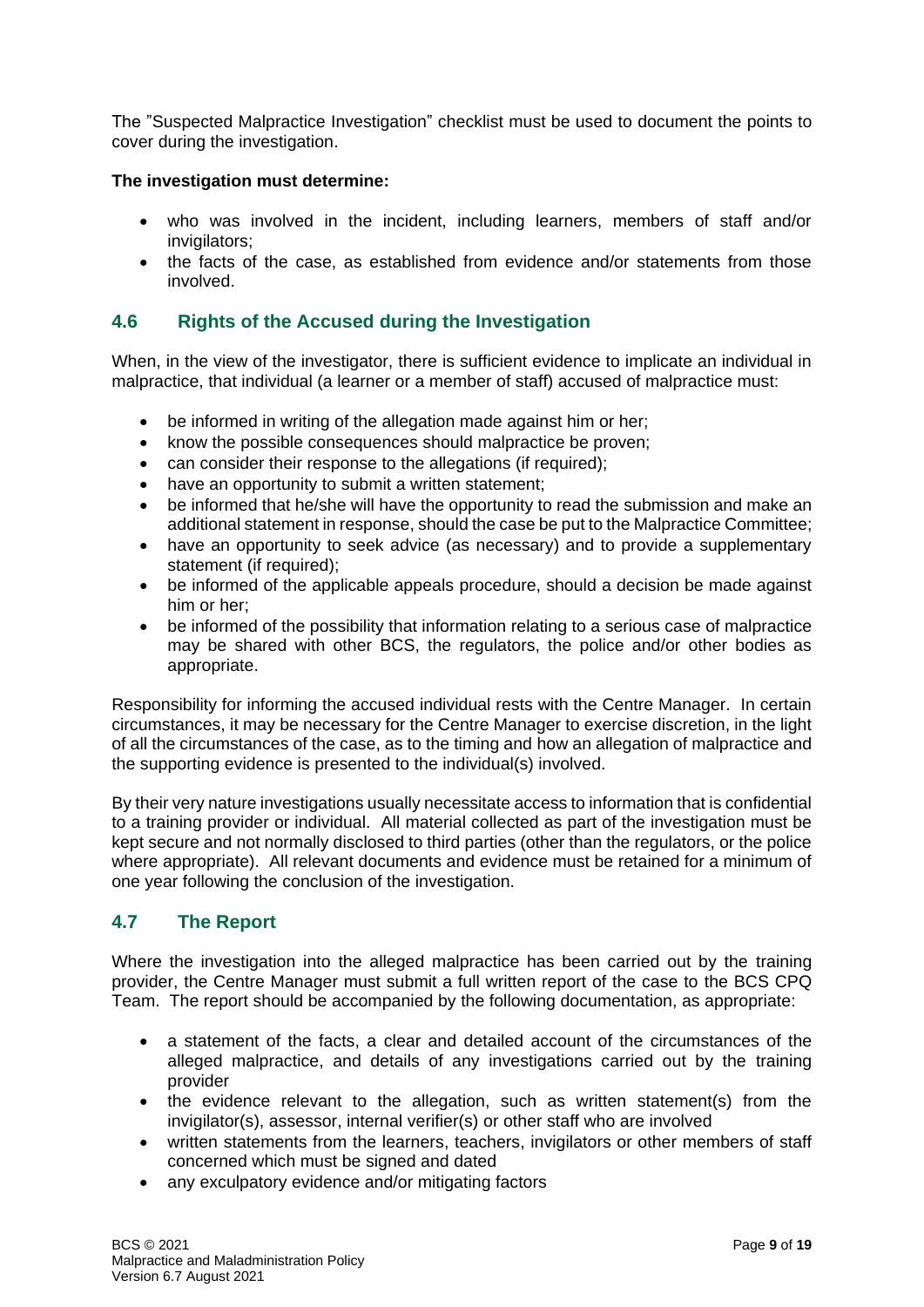- information about the training provider's procedures for advising learners and training provider staff of BCS' regulations
- seating plans showing the exact position of learners in the test room
- unauthorised material found in the test room
- any work of the learner and any associated material (e.g. source material for coursework) which is relevant to the investigation
- any other evidence relevant to the investigation

BCS will decide based on the report, and any supporting documentation, whether there is evidence of malpractice and if any further investigation is required. The Centre Manager will be informed accordingly.

### <span id="page-9-0"></span>**4.8 The Decision**

To determine the outcomes in cases of alleged malpractice BCS will normally convene the Malpractice Committee composed of internal and/or external members experienced in test and assessment procedures. The Committee may also be assisted by another member of staff who has not been directly involved in the investigation. Alternatively, this function may be allocated to a named member or members of staff.

The work of the Committee is confidential. Members of the Committee are required to identify any case of which they have personal knowledge or might be said to have some interest which could lead to an inference that the Committee had been biased. Any member with a close personal interest will take no part in the discussion of the case and will not be present when the Committee discusses the matter.

Accused individuals, Centre Manager or their representatives are not entitled to be present at meetings of the Committee. However, the person against whom the allegation has been made will be given the opportunity to make a written statement to the Committee considering the material provided.

The key principle underpinning the composition of the Committee is that it is independent of those who have conducted the investigation. BCS staff who have directly investigated the case will play no role in the decision-making process. No-one who declares an interest in the outcome of the case will be present in the room when the case is considered.

In deciding on any report, the Committee will establish that correct procedures have been followed in the investigation of the case, and that all individuals involved have been given the opportunity to make a written statement.

If satisfied, the Committee will consider:

- the regulatory criteria which is alleged to have been compromised
- the facts of the case
- whether malpractice is occurred
- who is responsible if criteria have been compromised
- any points of mitigation

If the Committee is satisfied that there is sufficient evidence that malpractice has occurred, the Committee will then determine:

- appropriate measures to be taken to protect the integrity of the assessment and to prevent future breaches
- the nature of any sanction or penalty to be applied.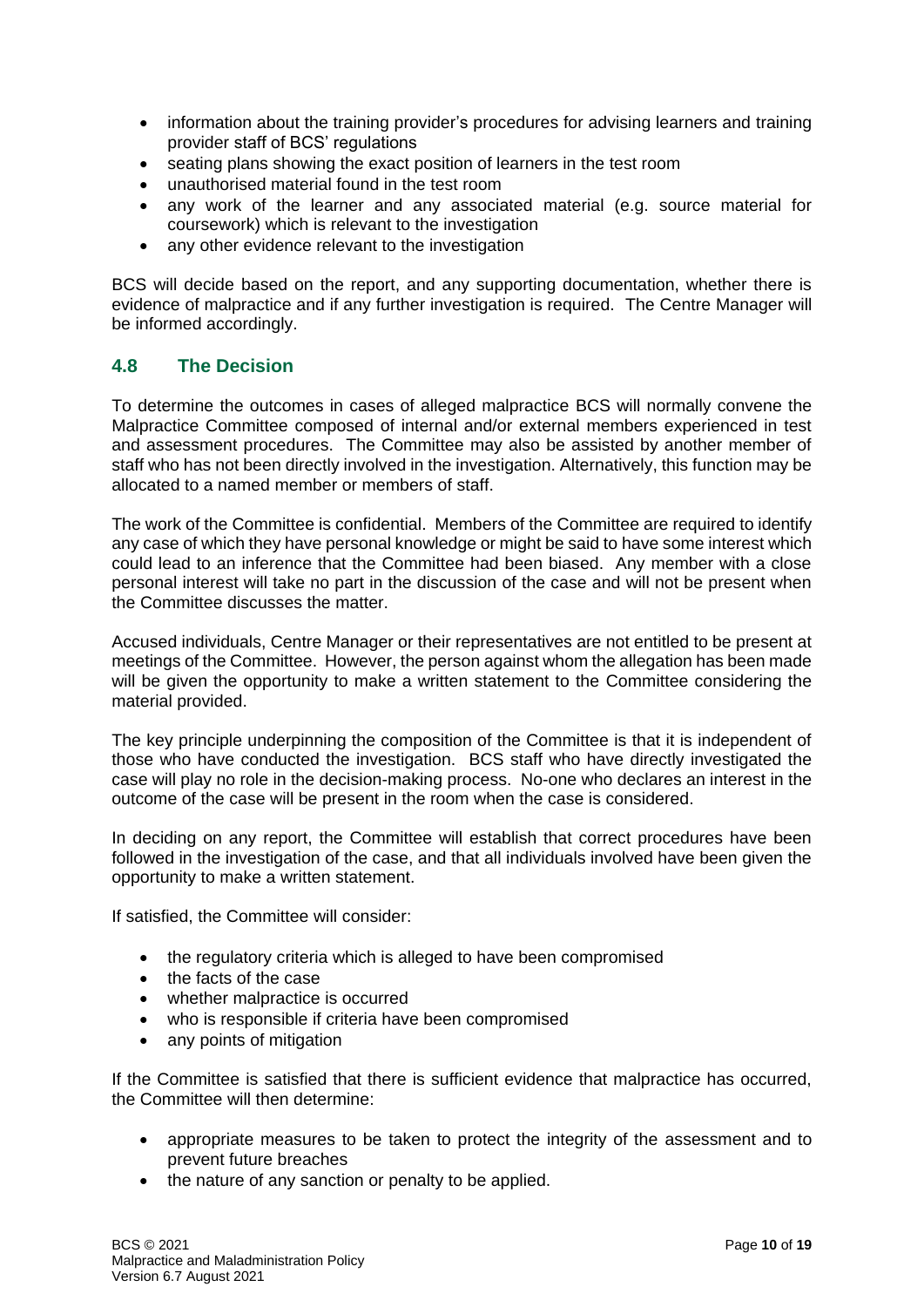Each case of suspected malpractice will be considered and judged on an individual basis in the light of all information available. Where there is an established, clearly evidenced, repeated pattern of behaviour this may be taken into consideration when determining whether a sanction should be applied. The Committee will seek to make decisions unanimously, but if necessary may decide by a majority.

The Committee must be satisfied from the evidence before it that on the balance of probabilities the alleged malpractice occurred (i.e. that it is more likely than not). It is possible that the evidence in some cases may be inconclusive, but BCS may decline to accept the work of the learners to protect the integrity of the qualification for the majority.

In situations where a case is deferred because the Committee requires further information to decide, the deferral and the nature of the request will be shared with the investigation team and Centre Manager.

In straightforward cases where the evidence is not contested or in doubt, BCS may invoke a summary procedure. Sanctions may be applied and notified to an individual or training provider following consideration of the case by an awarding body member of staff. Sanctions and penalties applied under this summary procedure are subject to appeal, as are all other sanctions and penalties resulting from cases of malpractice.

Once a decision has been made, it will be communicated in writing to the Centre Manager/ Responsible Person as soon as possible. It is the responsibility of the Centre Manager to communicate the decision to the individuals concerned, and to pass on warnings in cases where this is indicated.

Most cases of malpractice are confidential between the individual training provider, the individual who engaged in the malpractice and BCS. However, in cases of serious malpractice, where the threat to the integrity of the assessment is such as to outweigh a duty of confidentiality, it may be necessary for information to be exchanged with other interested parties as per Section 4.9.

### <span id="page-10-0"></span>**4.9 Notifying the Regulators and Other Interested Parties**

BCS will report cases of malpractice to the relevant Regulator if the circumstances of the case are likely to meet the definition of an Adverse Effect as defined in Condition B3.2 of the General Conditions of Recognition. This will include details of the action taken by the Centre Manager, the governing body or the responsible employer.

BCS will also alert other awarding bodies of cases of malpractice where these cases are likely to impact on other awarding bodies. This will usually be appropriate where:

- The training provider where the malpractice has occurred is also approved with another awarding body (for the same or different qualifications) and the malpractice could potentially impact on the activities undertaken by that awarding body
- The training provider where the malpractice has occurred may move their operations to another awarding body in an attempt to avoid sanctions and continue sub-standard practices
- The training provider where the malpractice has occurred has indicated they are seeking approval with another awarding body (for the same or different qualifications)

BCS will only provide factual information to another Awarding Body once the malpractice has been proven and following the conclusion of the investigation. It is up to the receiving awarding body to decide what action to take as a result of the information received and BCS is not required to propose any action that the other awarding bodies are required to take.

BCS also reserves the right to notify the police if deemed appropriate.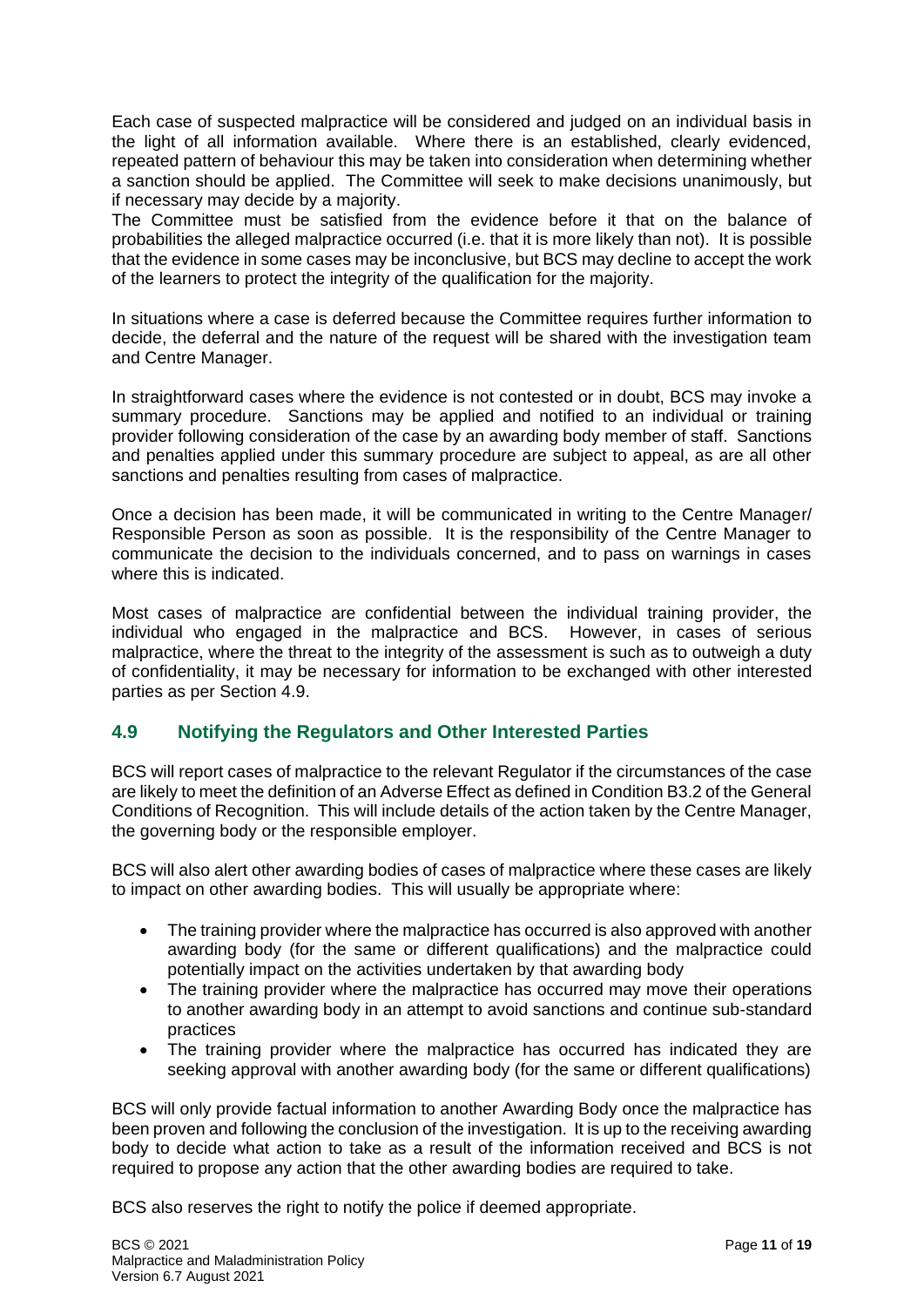## <span id="page-11-0"></span>**5 Sanctions and Penalties for Training Providers**

In cases of malpractice, the primary role of BCS is to consider whether the integrity of the qualification has been placed in jeopardy. BCS will also consider whether that integrity might be jeopardised if an individual found to have committed malpractice were to be involved in the future conduct, supervision or administration of BCS's assessments.

BCS will determine the application of a sanction according to the evidence presented, the nature and circumstances of the malpractice, and the type of qualification involved. Not all the sanctions are applicable to every type of qualification or circumstance.

BCS will normally impose sanctions and penalties on individuals found guilty of malpractice. These will usually be the learner(s) or the responsible member(s) of staff. However, when malpractice is judged to be the result of a serious management failure within a department or the whole training provider, BCS may apply sanctions against the whole department or training provider. In these cases, BCS may make special arrangements to safeguard the interests of learners who might otherwise be adversely affected.

BCS has a range of sanctions that can be imposed on a Training Provider, Staff Member or Learner where malpractice has been proven. In determining the appropriate sanction or penalty, BCS will consider factors including:

- the seriousness of the situation
- the potential risk to the integrity of the qualification
- the number of learners and/or training providers affected
- the level and track-record of the Training Provider's non-compliance
- the adverse impact on learners
- any mitigating circumstances
- the effect on public confidence in the qualification(s) including employers or members of the public.

It is not the role of BCS to be involved in any matter affecting the member of staff's or contractor's contractual relationship with his/her employer. BCS recognise that employers may take a different view of an allegation to that determined by BCS or its Committee. An employer may wish to finalise its decision after BCS or its Committee has reached its conclusion.

Ignorance of the regulations will not, by itself, be considered a mitigating factor.

BCS impose sanctions and penalties on individuals and on training providers responsible for malpractice to:

- minimise the risk to the integrity of tests and assessments, both in the present and in the future
- maintain the confidence of the public in the delivery and awarding of qualifications
- ensure as a minimum that there is nothing to gain from breaking the regulations
- deter others from doing likewise.

Our aim is to ensure that the application of sanctions is fair, appropriate and proportionate.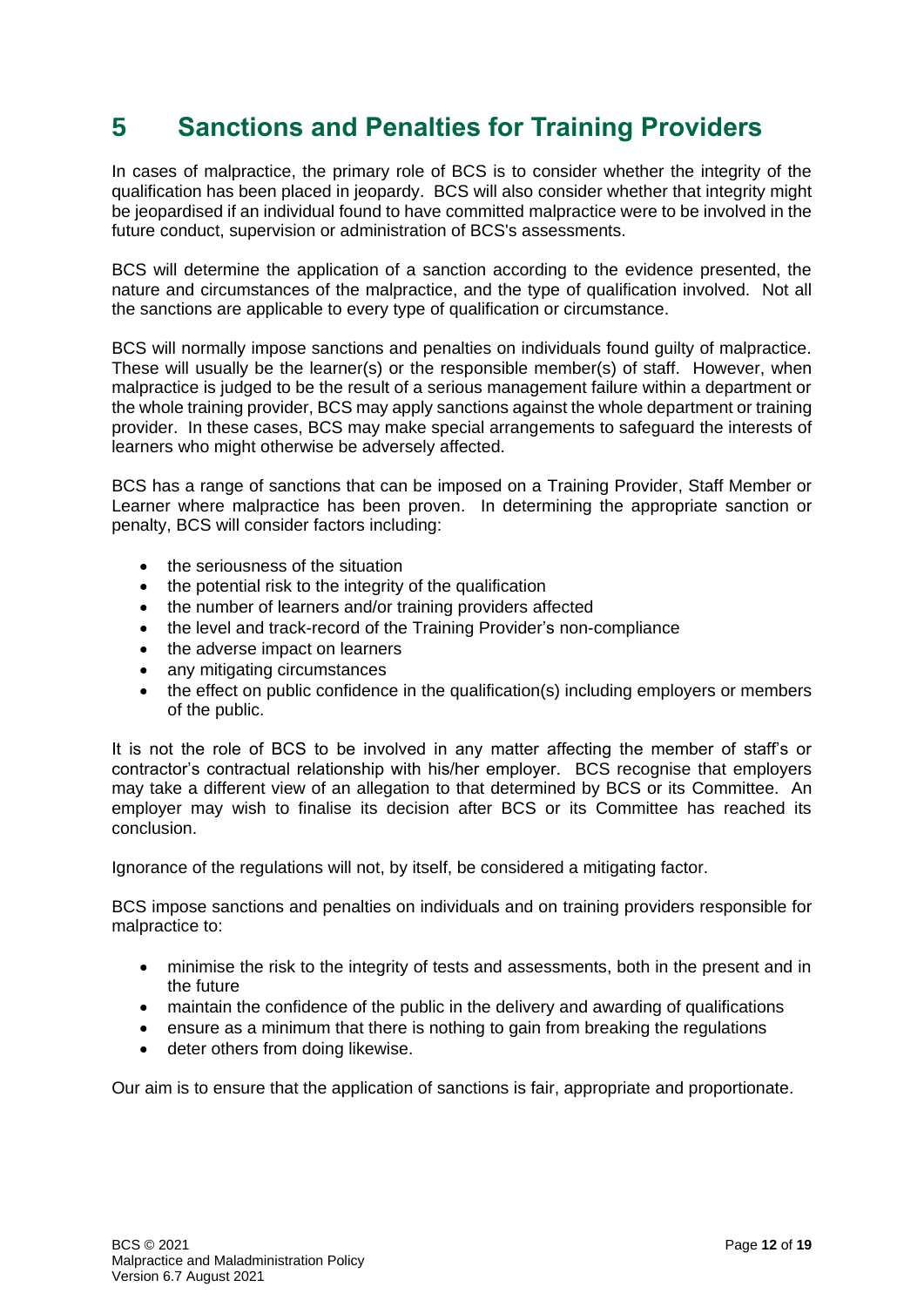BCS will endeavour to protect a learner who, through no fault of their own, are caught up in a malpractice incident. It should, however, be accepted that there may be instances where the work submitted for assessment does not represent the efforts of the individual learners and it may not be possible to give those learners a result or permit a result to be retained. When considering the action to be taken, BCS will balance responsibilities towards the rest of the cohort and the individuals caught up in the malpractice incident. Results and/or the submission of performance points data to the DfE may also not be sent or may be revoked in cases where malpractice has occurred, but it was not established clearly who was to blame.

In cases where it is not reasonable or possible to determine responsibility for malpractice, and where the integrity of the assessment has been impaired in respect of an individual or individuals, BCS may decide not to accept the work submitted or undertaken for assessment or may decide it would be unsafe to make awards or permit awards to be retained. In these cases, the learner(s) may re-take, where available, the test/assessment at the next opportunity or, where the qualification permits, provide additional proof of competence.

BCS reserves the right to apply sanctions and penalties flexibly, outside of the defined ranges, if mitigating or aggravating circumstances are found to exist.

For consistency of approach in the application of sanctions and penalties, BCS will not consider the consequential effects (for example on university or job applications) of any sanction or penalty which might arise from circumstances of the individual.

The Centre Manager must inform those individuals found guilty of malpractice that information may be passed onto other BCS and/or other appropriate authorities. This information will typically be the names and offences of those found guilty of breaching the published regulations.

Where malpractice has been proven, BCS may impose one or more of the following remedial actions, sanctions or penalties:

#### 1 Written warning

Issue a written warning advising of the breach that if the offence is repeated within a set period, further measures will be applied.

#### 2 Training

Require the member of staff, as a condition of future involvement in its tests and/or assessments, to undertake specific training or mentoring within a particular period of time and a review process at the end of the training.

#### 3 Special conditions

Impose special conditions on the future involvement in its tests and/or assessments by the member of staff, whether this involves the internal assessment, the conduct, supervision or administration of its tests and assessments.

#### 4 Suspension

Bar the member of staff from all involvement in the delivery or administration of its tests for a set period. Other BCS and the regulators may be informed when a suspension is imposed.

#### 5 Review and Report (Action Plans)

The Centre Manager will be required to review the training provider's procedures for the conduct or administration of tests in general and/or a plan to BCS to provide assurance that sanctions have been appropriately applied. The Centre Manager will additionally be required to report back to BCS on improvements implemented by a set date. Alternatively, an action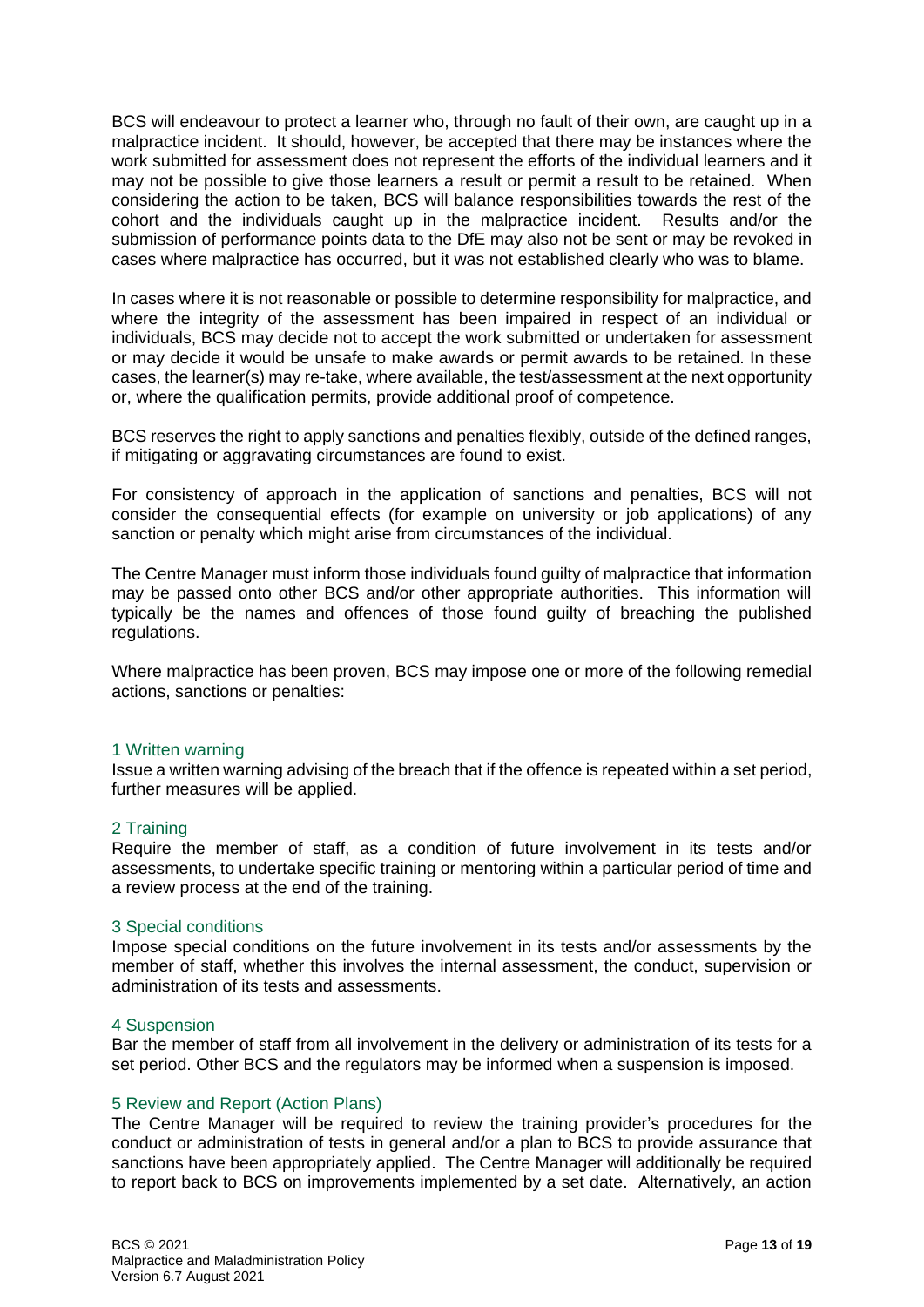plan will be agreed between BCS and the training provider and will need to be implemented as a condition of continuing to accept entries or registrations from the training provider.

#### 6 Approval of specific assessment tasks

The approval by BCS of specific assessment tasks in situations where these are normally left to the discretion of the training provider.

#### 7 Additional monitoring or inspection

BCS may increase, at the training provider's expense, the normal level of monitoring that takes place in relation to the qualification(s). Alternatively, BCS may be notified of the breach of regulations and may randomly, and without prior warning, inspect the training provider over and above the normal schedule for inspections.

#### 8 Restrictions on testing

For a specified period, a training provider will be suspended from testing. These measures may be applied for selected qualifications or all qualifications.

#### 9 Independent invigilators

The appointment for a specified period, at the training provider's expense, of independent invigilators to ensure the conduct of tests is in accordance with the published regulations.

#### 10 Suspension of learner registrations or entries

BCS may, for a period, or until a specific matter has been rectified, refuse to accept learner entries or registrations from a training provider. This may be applied for selected subjects/occupational areas or all subjects/occupational areas.

#### 11 Suspension of certification

BCS may, for a period, or until a specific matter has been rectified, refuse to issue certificates to learners from a training provider.

#### 12 Withdrawal of approval for a specific qualification(s)

BCS may withdraw the approval of a training provider to offer one or more qualifications issued by that awarding body.

#### 13 Withdrawal of training provider recognition

BCS may withdraw recognition or approval for the training provider. This means the training provider will not be able to deliver or offer BCS qualifications to learners. The regulators and other appropriate authorities will be informed of this action. At the time of withdrawal of training provider recognition, where determined by BCS, a training provider may be informed of the earliest date it can re-apply for accreditation and any measures it will need to take prior to this application. Training providers which have had recognition withdrawn should not assume that re-approval will be treated as a formality.

Any expense incurred in ensuring compliance with the penalties and/or special conditions must be borne by the training provider.

BCS will determine the application of a sanction or penalty according to the evidence presented, the nature and circumstances of the malpractice, and the type of qualification involved. Not all the sanctions and penalties are appropriate to every type of qualification or circumstance.

These penalties may be applied individually or in combination. The table in Appendix 1 shows how the sanctions and penalties might be applied. Please also refer to the Breaches Policy.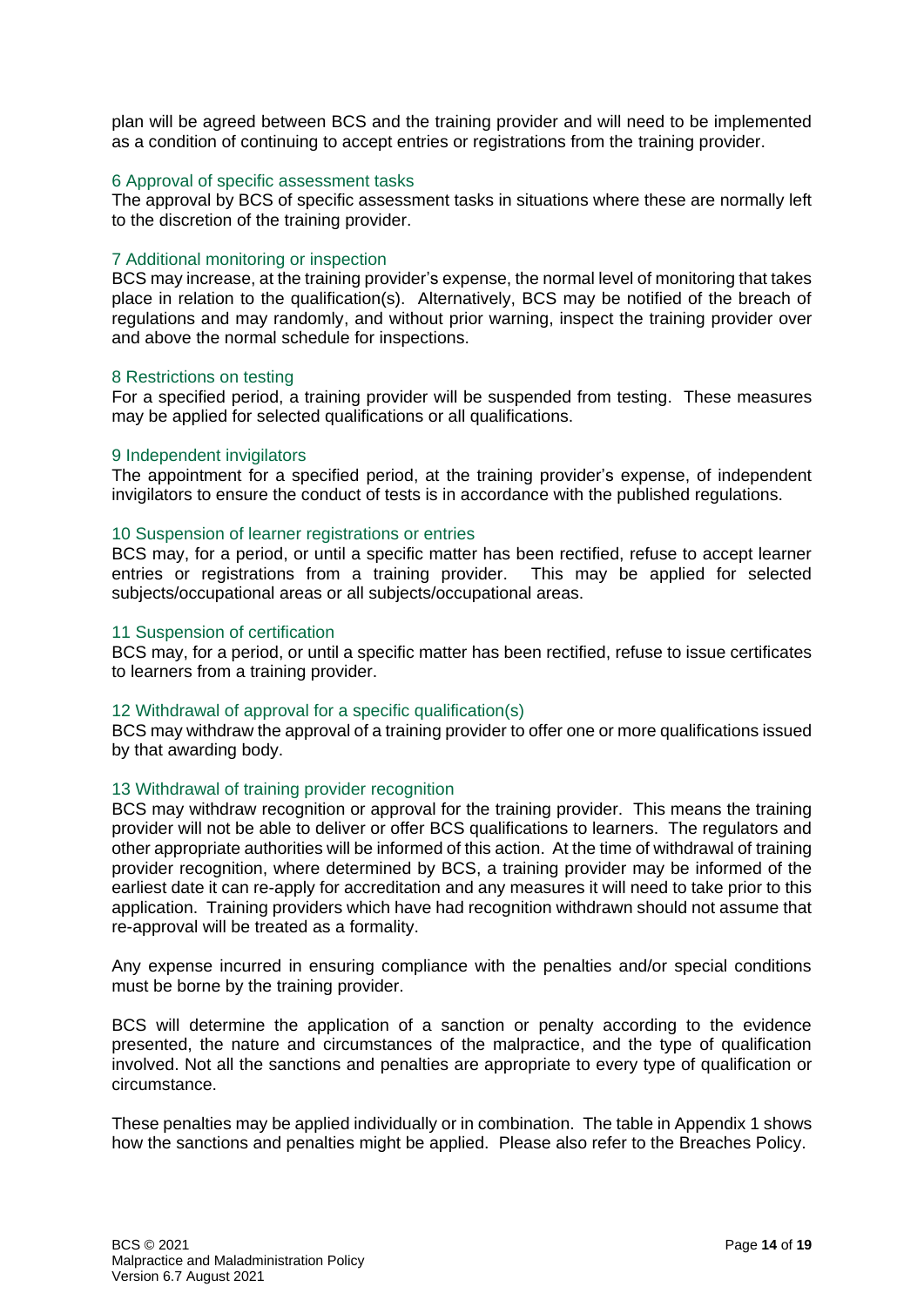### <span id="page-14-0"></span>**6 Sanctions and Penalties - Learners**

BCS will determine the application of a sanction or penalty according to the evidence presented, the nature and circumstances of the malpractice, and the type of qualification involved. Not all the sanctions and penalties are appropriate to every type of qualification or circumstance.

During the investigation, and pending any sanctions or penalties, the learner(s) are not permitted to undertake any live testing for BCS qualifications. It is the responsibility of the Centre to ensure this is enforced. Further guidance will be given with the outcome of the investigation.

These penalties may be applied individually or in combination. The table in Appendix 2 shows how the sanctions and penalties might be applied.

BCS may, at our discretion, impose the following sanctions against learners.

#### 1 Warning

The learner is issued with a warning that if the offence is repeated within a set period, further specified sanctions will be applied.

#### 2 Disqualification from a unit

The learner is disqualified from the unit. This penalty is only available if the qualification is unitised. The effect of this penalty is to prevent the learner aggregating or requesting certification in that series if the learner has applied for it.

#### 3 Disqualification from a whole qualification

The learner is disqualified from the whole qualification taken in that series or academic year. This penalty can be applied to unitised qualifications only if the learner has requested aggregation. Any units banked in a previous series are retained, but the units taken in the present series and the aggregation opportunity are lost. If a learner has not requested aggregation the option is penalty 4. It may also be used with linear qualifications.

#### 4 Learner debarral

The learner is barred from entering for one or more tests for a set period. This penalty is applied in conjunction with any of the other penalties above, if the circumstances warrant it.

Unless a penalty is accompanied by a bar on future entry, all learners penalised by disqualification, may re-take the qualification affected if the specification permits this.

Once a decision has been made, it will be communicated to the Centre Manager as soon as possible. It is the responsibility of the Centre Manager to communicate the decision to the individuals concerned. Please also refer to the Breaches Policy.

### <span id="page-14-1"></span>**7 Training Provider Appeals**

If a training provider disagrees with a decision, it has the right to appeal. The appeal must be submitted in writing requesting a review of the decision and outlining why the training provider thinks the BCS decision is wrong. BCS will respond to all appeals in line with our [Training](https://www.bcs.org/upload/pdf/training-provider-appeals-policy.pdf)  [Provider Appeals Policy.](https://www.bcs.org/upload/pdf/training-provider-appeals-policy.pdf) In the case where the training provider believes there has been maladministration by BCS then they have the right to raise this matter directly with the appropriate Regulator.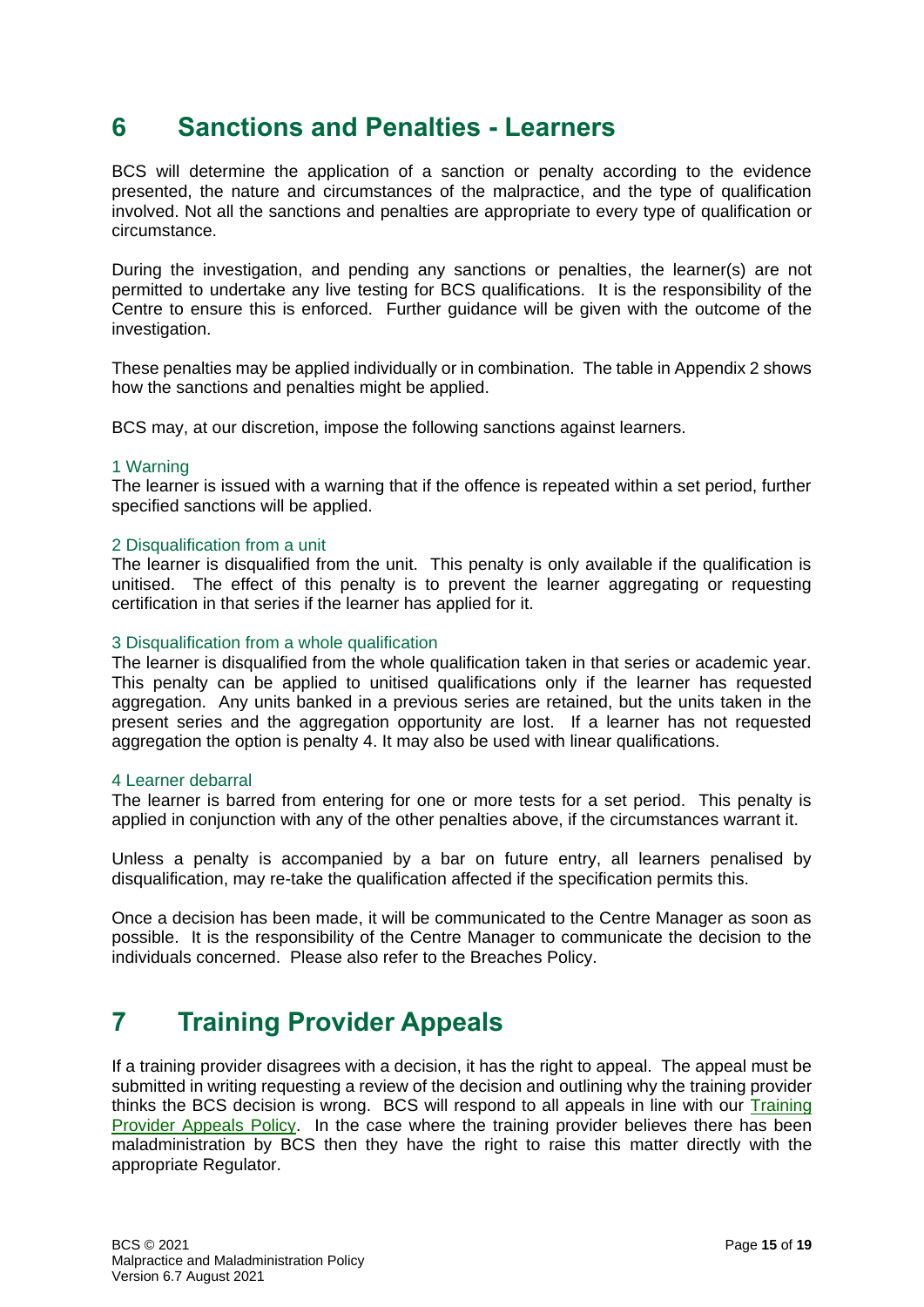## <span id="page-15-0"></span>**8 Learner Appeals**

It is the responsibility of training providers to advise learners they have the right to appeal a decision where a case of malpractice has been upheld. Learners should be aware of the training provider's internal appeals process, and that this includes the right to appeal to BCS.

Candidates have the right to appeal where:

- the training provider has provided evidence that the learner disagrees with
- BCS has conducted its own investigation without training provider's involvement and the learner disagrees with the outcome

## <span id="page-15-1"></span>**9 Maintaining Records**

Training providers are required to retain all investigation documentation for one year following the conclusion of the investigation. In an investigation involving a criminal prosecution or civil claim, records should be retained for one year after the case and any appeal has been heard.

Records should include:

- A report containing a statement of the facts, a detailed account of the circumstances of alleged malpractice, and details of any investigations carried out by the training provider into the suspected case of malpractice
- Written statements from the training provider staff and learners involved
- Any work of the learner and internal assessment or verification records relevant to the investigation
- Details of any remedial actions taken to ensure the integrity of the certification now and in the future

## <span id="page-15-2"></span>**10 Review and Monitoring**

This policy will be reviewed, as a minimum, on an annual basis in line with departmental quality standards and regulatory criteria.

### <span id="page-15-3"></span>**11 Disclaimer**

This document has been provided by BCS to help illustrate a possible approach to suspected malpractice and maladministration. It is not intended to be prescriptive nor indicate that this is the only approach acceptable to BCS, nor is it intended to imply that using it will guarantee compliance with the BCS requirements as it is each training provider's responsibility to ensure they have in place appropriate internal controls and audit trails and whilst this document may suggest a way of undertaking certain activities, its use alone will not automatically confirm compliance. Training providers may decide to use this document and its contents to assist them with the delivery of BCS qualifications and/or tailor it to reflect internal procedures and operational needs.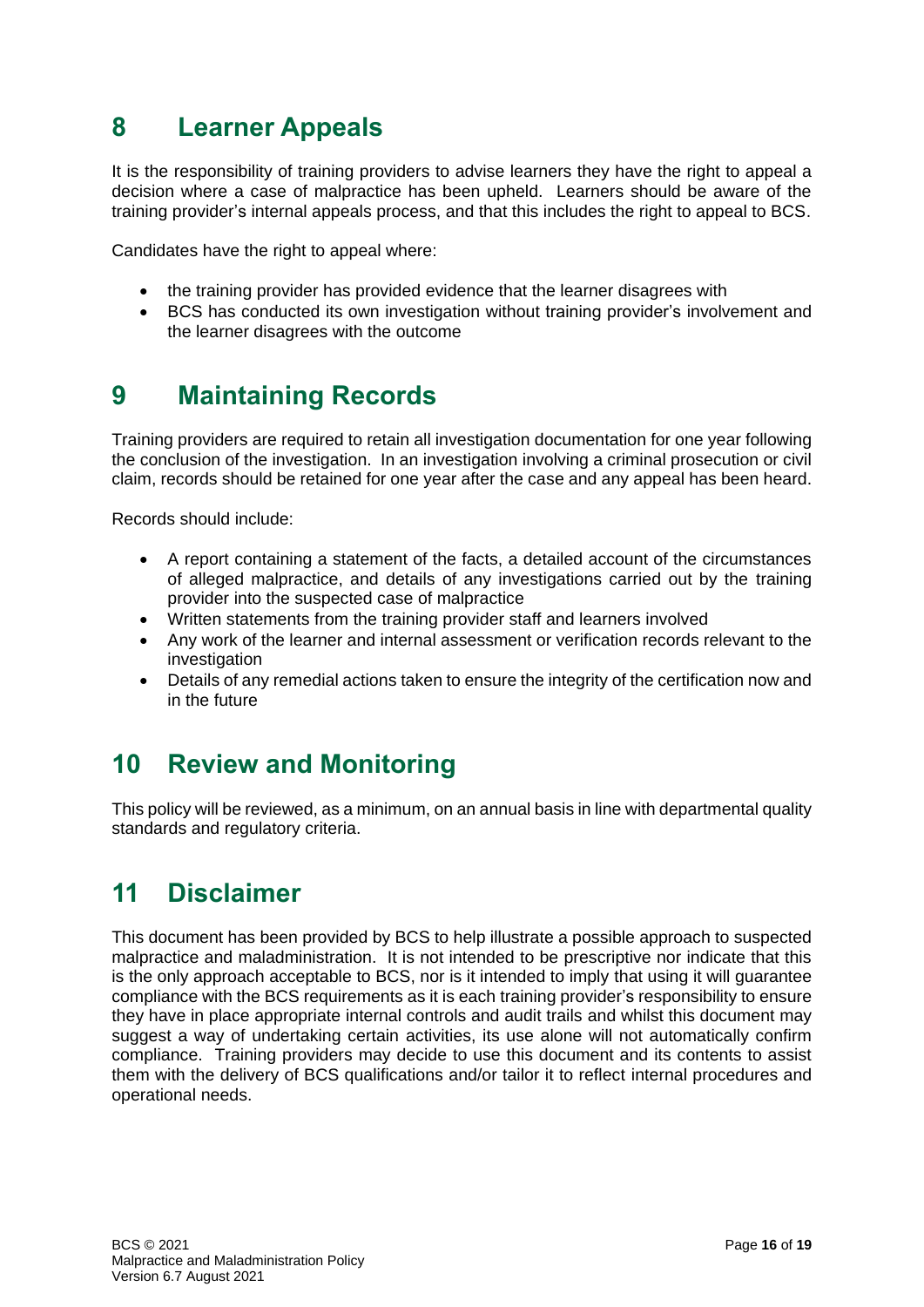# <span id="page-16-0"></span>**12 Indicative Sanctions Against Training Providers**

| <b>Proposed sanction</b>                                          | Broad reason for the sanction                                                                                                                                                                                                                                                                                                                                                                                                                                       |  |
|-------------------------------------------------------------------|---------------------------------------------------------------------------------------------------------------------------------------------------------------------------------------------------------------------------------------------------------------------------------------------------------------------------------------------------------------------------------------------------------------------------------------------------------------------|--|
| Written warning                                                   | Minor non-compliance with the regulations<br>maladministration with no direct<br>or<br>or<br>immediate threat to the integrity of an<br>assessment.                                                                                                                                                                                                                                                                                                                 |  |
| Review and report (Action plans)                                  | A breach of procedures or regulations which<br>if left unchecked could result in a threat to<br>the assessment.                                                                                                                                                                                                                                                                                                                                                     |  |
| Approval of specific assessment tasks                             | A failure in a specific subject or sector area<br>relating to the nature of the assessment<br>tasks chosen                                                                                                                                                                                                                                                                                                                                                          |  |
| Additional monitoring or inspection                               | A failure of the training provider's systems<br>resulting in poor management of the<br>assessment, or inadequate invigilation.                                                                                                                                                                                                                                                                                                                                      |  |
| Removal of training provider staff usage                          | A loss of confidence in certain training<br>provider's staff. May result in the member of<br>staff being barred from involvement in all<br>BCS qualifications or certain elements such<br>as, invigilation, administration or marking.                                                                                                                                                                                                                              |  |
| The deployment of independent invigilators                        | A loss of confidence in the training provider's<br>ability to invigilate assessments.                                                                                                                                                                                                                                                                                                                                                                               |  |
| Suspension of learner registrations                               | Threat to the interest of learners registered<br>on the qualification                                                                                                                                                                                                                                                                                                                                                                                               |  |
| Suspension of certification                                       | Loss of the integrity of assessment<br>decisions; danger of invalid claims for<br>certification                                                                                                                                                                                                                                                                                                                                                                     |  |
| <b>Suspension from Testing</b>                                    | Loss of confidence in training provider<br>conducting live assessments                                                                                                                                                                                                                                                                                                                                                                                              |  |
| Withdrawal<br>specific<br>of<br>approval<br>for<br>qualifications | Repeated breach of the regulations relating<br>to a specific qualification. Alternatively, a<br>breakdown in management and quality<br>assurance arrangements for a specific<br>qualification or sector/subject area                                                                                                                                                                                                                                                |  |
| Withdrawal of training provider recognition                       | Loss of confidence in the Centre Manager or<br>senior management of the training provider.<br>Breakdown in management and quality<br>assurance arrangements for some or all<br>accredited qualifications offered by the<br>training provider. Failure to co-operate with<br>awarding body requests to thoroughly<br>investigate suspected malpractice. Failure<br>to implement a specified action plan.<br>Repeated instances of non-conformance or<br>malpractice. |  |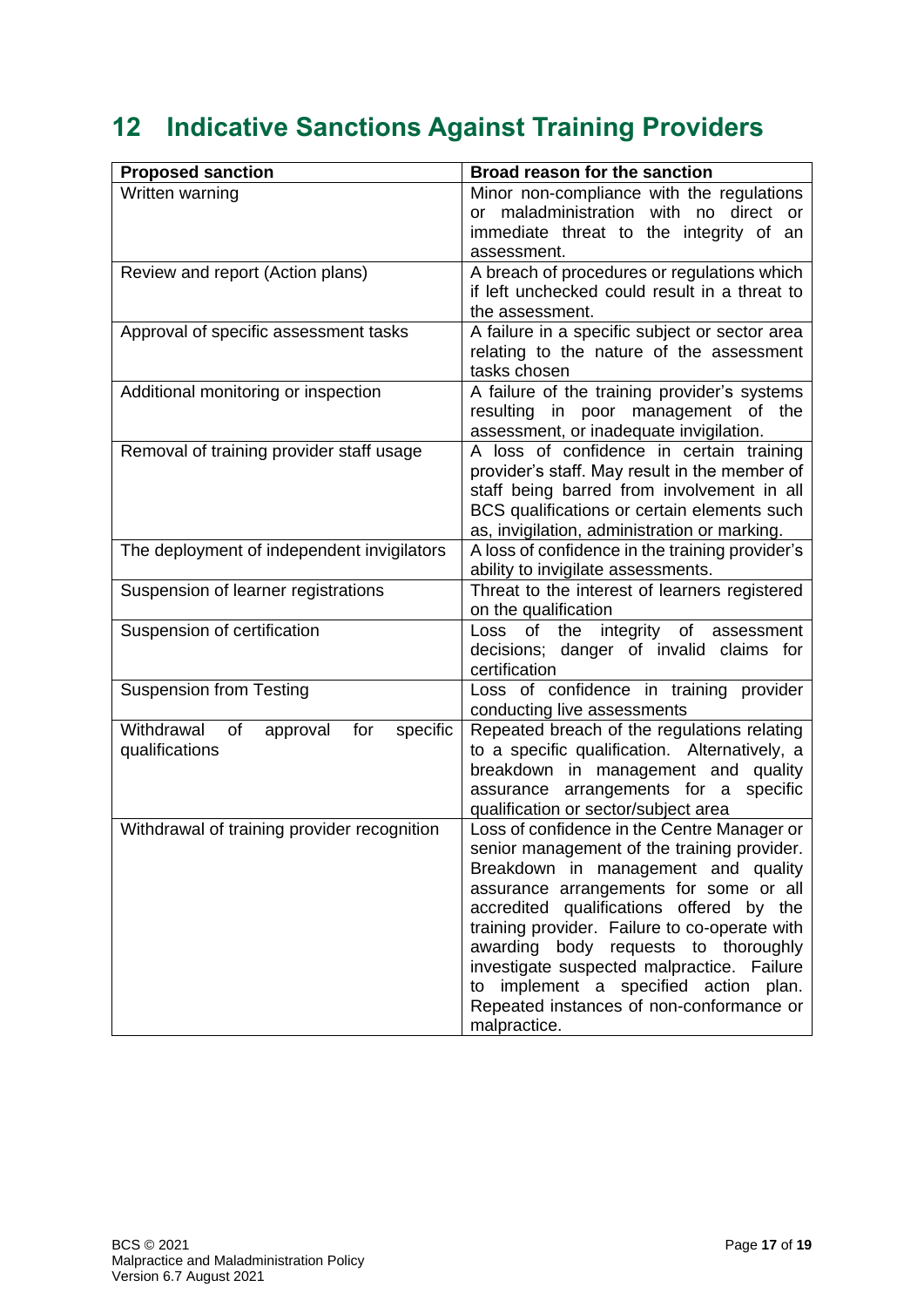## **13 Indicative Sanctions Against Learners**

<span id="page-17-0"></span>

| <b>Type of Offence</b>                               | Will receive a warning if                                  | The Exam/Test will be voided if                                                                                                |
|------------------------------------------------------|------------------------------------------------------------|--------------------------------------------------------------------------------------------------------------------------------|
| Calculators, dictionaries (when prohibited)          | not used                                                   | used                                                                                                                           |
| Bringing prohibited materials into the exam          | not used                                                   | notes/annotations have been used deliberately to gain an advantage                                                             |
| Mobile phone or other similar electronic devices     | not in the learner's possession but makes a noise in       | it is in the learner's possession and there is evidence of it being used                                                       |
| (including iPod, MP3/4 player, Smartphone            | the examination room                                       | by the learner or if it is a second offence (for another module / test)                                                        |
| Smartwatch)                                          |                                                            |                                                                                                                                |
| A breach of the instructions or advice of an         | it is a minor non-compliance; e.g. sitting in a non-       | major non-compliance; e.g. refusing to move to designated seat;                                                                |
| invigilator in relation to the examination rules and | designated seat; continuing to write for a short period    | significant amount of writing after being told to stop                                                                         |
| regulation                                           | after being told to stop                                   |                                                                                                                                |
| Failing to abide by the conditions of supervision    | they removed the script or test paper from the exam        | they removed the script or test paper from exam room but with no                                                               |
| designed to maintain the security and integrity of   | room, but with proof that the script has not been          | proof that the integrity of the paper is maintained; taking home                                                               |
| the examinations                                     | impaired; integrity has not been impaired (learner         | material (learner did it deliberately)                                                                                         |
|                                                      | unaware of regulations)                                    |                                                                                                                                |
| Disruptive behaviour in the examination room or      | it is a minor disruption lasting short time; calling out,  | it is a repeated or prolonged disruption; unacceptably rude remarks;                                                           |
| assessment session (including the use of offensive   | causing noise, turning around                              | being removed from the room; taking another's possessions.                                                                     |
| language)                                            |                                                            | warnings ignored; provocative or aggravated behaviour; repeated or                                                             |
| Exchanging, obtaining, receiving, or passing on      | it is an isolated incident of talking before start of exam | loud offensive comments; physical assault on staff or property<br>they are talking about exam related matters during the exam; |
| information which could be examination related (or   | or after papers have been collected                        | whispering answers to questions. passing exam related notes to                                                                 |
| the attempt to):                                     |                                                            | other learners; helping one another; swapping scripts                                                                          |
| Collusion: candidate's work reflects extensive       |                                                            | learners' work reflects extensive similarities and identical passages,                                                         |
| similarities and identical passages due to a         |                                                            | due to a deliberate attempt to share work                                                                                      |
| deliberate attempt to share work                     |                                                            |                                                                                                                                |
| Plagiarism: unacknowledged copying from or           | Minor amount of plagiarism / poor referencing in one or    | plagiarism from published work not listed in the bibliography or                                                               |
| reproduction of published sources (including the     | two places                                                 | plagiarised text consists of the substance of the work submitted and                                                           |
| internet); incomplete referencing                    |                                                            | the source is listed in the bibliography                                                                                       |
| The alteration or falsification of any results       |                                                            | falsification or forgery                                                                                                       |
| document, including certificates                     |                                                            |                                                                                                                                |
| Misuse of, or attempted misuse of, examination       |                                                            | misuse of examination material or exam related information,                                                                    |
| material and resources                               |                                                            | including: attempting to gain or gaining prior knowledge of                                                                    |
|                                                      |                                                            | examination information; improper disclosure (including electronic                                                             |
|                                                      |                                                            | means); receipt of examination information or removal of secure                                                                |
|                                                      |                                                            | information from the examination room                                                                                          |
| Personation                                          |                                                            | deliberate use of wrong name or number; impersonating another                                                                  |
|                                                      |                                                            | individual; arranging to be impersonated                                                                                       |
| Behaving in a way as to undermine the integrity of   |                                                            | for example, attempting to obtain certificates fraudulently; attempted                                                         |
| the examination/assessment                           |                                                            | bribery; attempting to obtain or supply exam materials fraudulently                                                            |
| Multiple breaches during the same examination /      |                                                            | learner has been repeatably warned and failed to comply                                                                        |
| test session                                         |                                                            |                                                                                                                                |